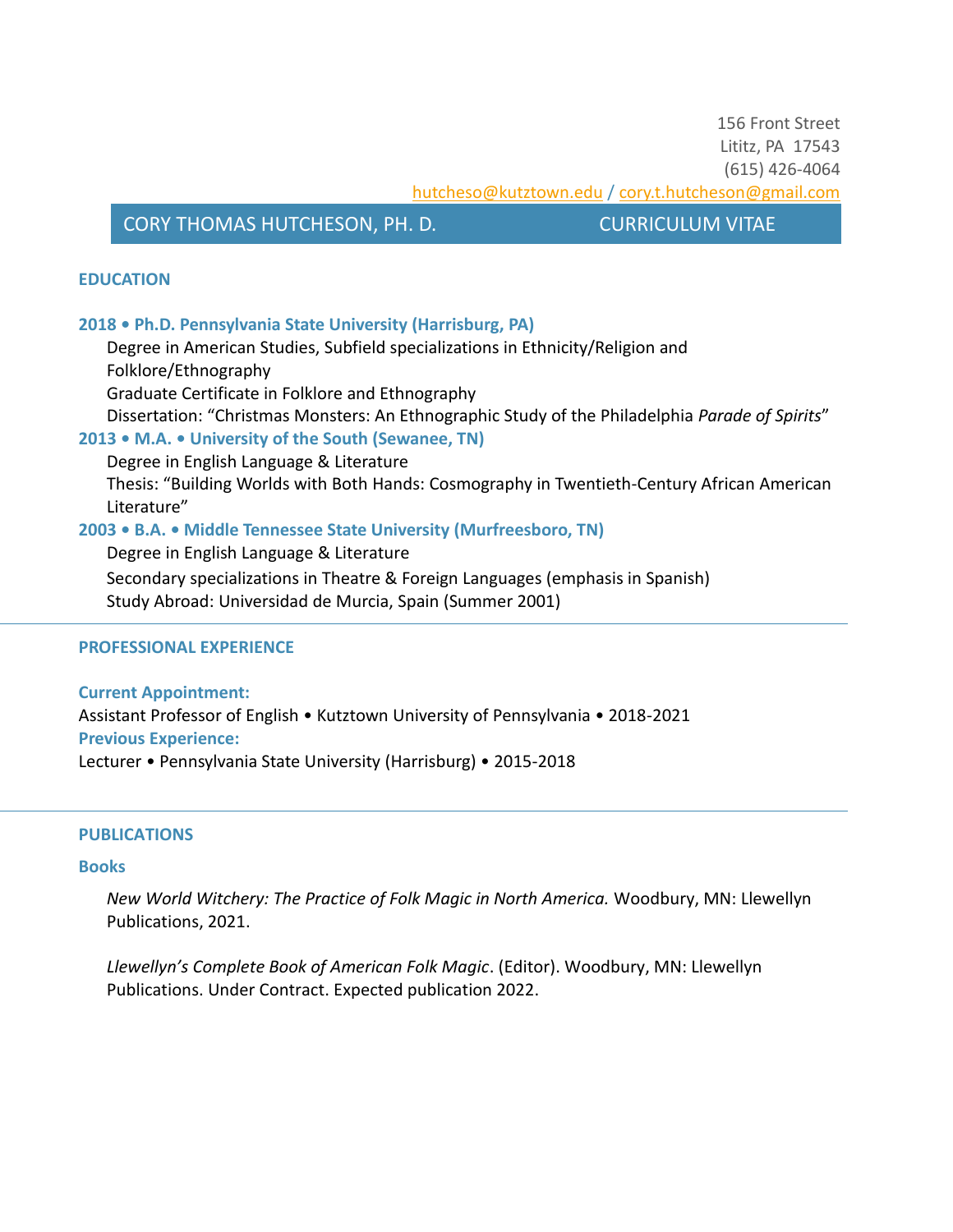# **Refereed Journal Articles**

"Midwives of Oblivion: Neo-Pagan Visions of the End." *Western Folklore* (Pending Revisions).

"Christmas Monsters: The Rise & Meanings of the Philadelphia Krampuslauf." *Contemporary Legend*. (International Society for Contemporary Legend Research, Winter 2017).

"Finding New Monsters in Old Places: A Review of the Works of Simon J. Bronner through an Age-Intersectional Lens." *Children's Folklore Review*. v. 38 (American Folklore Society, 2017).

"Domesticating the Ogre: Horror Play and Fatherhood." *Midwestern Folklore* (Hoosier Folklore Society, Fall 2015).

## **Book Chapters & Encyclopedias**

Chapter: Domestic and Automotive Folklife. *Oxford Handbook of American Folklore and Folklife Studies,* Simon Bronner, ed. (Oxford: Oxford University Press, 2019).

Chapter: European American Folklore (co-author, with Anthony Buccitelli). *Oxford Handbook of American Folklore and Folklife Studies,* Simon Bronner, ed. (Oxford: Oxford University Press, 2019).

Encyclopedia Entries: "Name Lore," "Old Betty Booker," "Old Granny Tucker," "Pata de Gallo," "Tailypo." *American Myths, Legends, & Tall Tales: An Encyclopedia of American Folklore*, Christopher R. Fee and Jeffery Webb, eds. (Denver: ABC-CLIO, 2015).

### **Academic Reviews**

"Book Review: Craving Supernatural Creatures: German Fairy-Tale Figures in American Pop Culture, by Claudia Schwabe." *Cultural Analysis* (Vol. 17, No. 2, 2019).

"Book Review: Fairy Tale and Gothic Horror: Uncanny Transformations in Film, by Laura Hubner." *Marvels and Tales* (Wayne State Univ. Press, Vol. 33, No. 21, 2019).

"Book Review: The Witch: A History of Fear from Ancient Times to the Present, by Ronald Hutton." *Western Folklore.* v. 77 no. 3/4 (Western States Folklore Society, Summer/Fall 2018).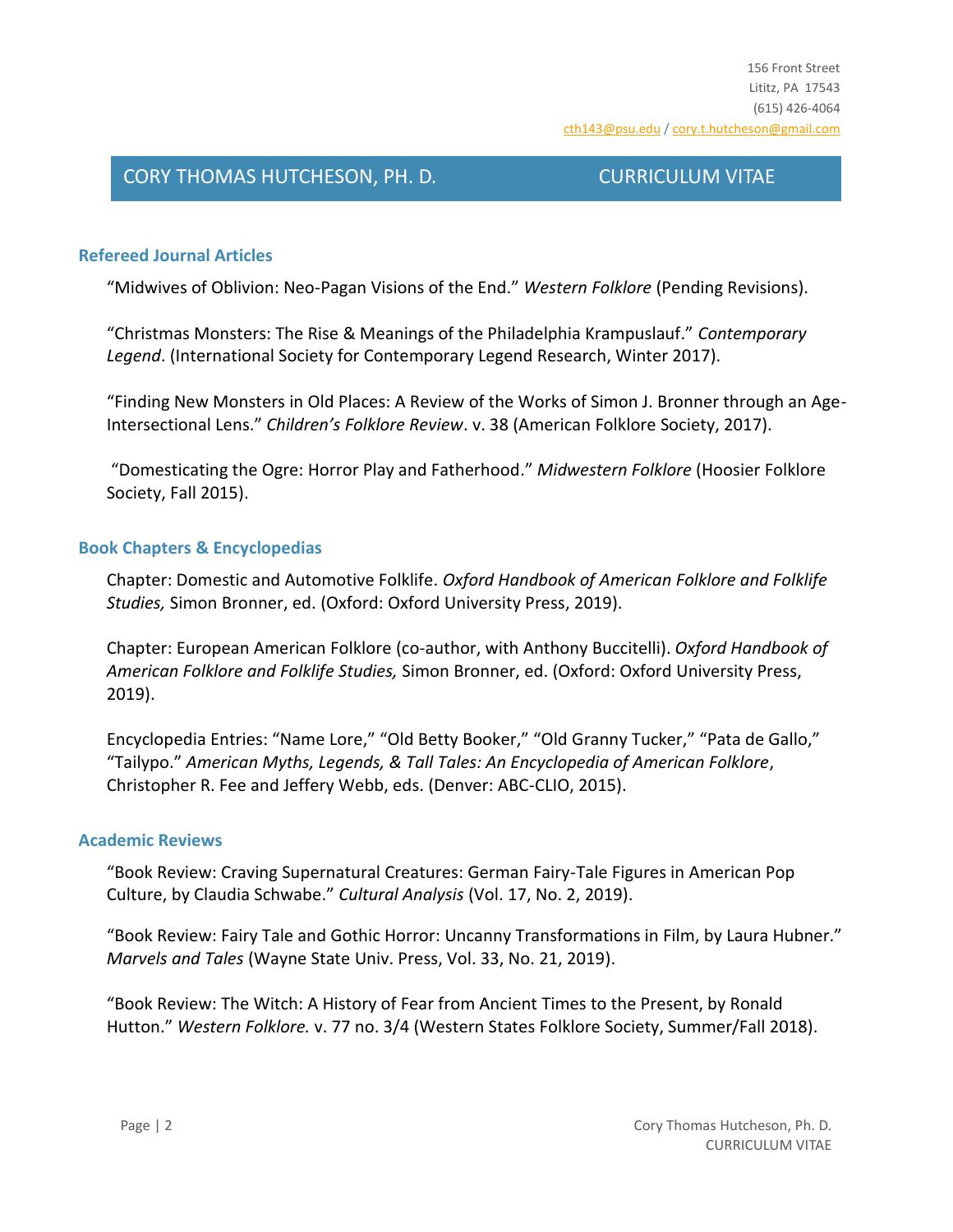"Book Review: The Spirits of Crossbones Graveyard: Time, Ritual, and Sexual Commerce in London, by Sondra L. Hausner." *Western Folklore*. v.77 no.1 (Western States Folklore Society, Winter 2018).

"Book Review: Voodoo and Power: The Politics of Religion in New Orleans, 1881-1940, by Kodi A. Roberts." *New Directions in Folklore* (Indiana Univ. Press, Vol. 15, No.1/2, 2018).

"Book Review: The Krampus and the Old, Dark Christmas: Roots and Rebirth of the Folkloric Devil, by Al Ridenour." *Western Folklore*. v.76 no.3 (Western States Folklore Society, Summer 2017).

"Film Review: Let's Get the Rhythm! The Life and Times of Miss Mary Mack, dir. by Irene Chagall." *Children's Folklore Review.* v. 38 (American Folklore Society, 2017).

"Book Review: Baba Yaga: The Wild Witch of the East in Russian Fairy Tales, by Sibelan Forrester." *Marvels and Tales*. v.30 no.2 (Wayne State University Press, 2016).

"Book Review: Shadowing the White Man's Burden: U.S. Imperialism and the Problem of the Color Line, by Gretchen Murphy." *Journal of American Ethnic History* (Univ. of Illinois Press, Summer 2016).

"Book Review: Chasing Dichos through Chemayo, by Don J. Usner." *New Directions in Folklore* (Indiana Univ. Press, Vol. 13, No. 1/2, 2015).

"Book Review: Mojo Workin': The Old African American Hoodoo System, by Katrina Hazzard-Donald." *Journal of American Folklore* (Univ. of Illinois Press, Winter 2015).

"Book Review: World Flutelore: Folktales, Myths, and Other Stories of Magical Flute Power, by Dale A. Olsen." *Journal of American Folklore* (Univ. of Illinois Press, Fall 2015).

"Book Review: Witchcraft & Magic in the Nordic Middle Ages, by Stephen A. Mitchell." *Journal of American Folklore* (Univ. of Illinois Press, Summer 2014).

"Book Review: Vernacular Religion in Everyday Life, edited by Marion Bowman & Ulo Valk." *Journal of American Folklore* (Univ. of Illinois Press, Summer 2014).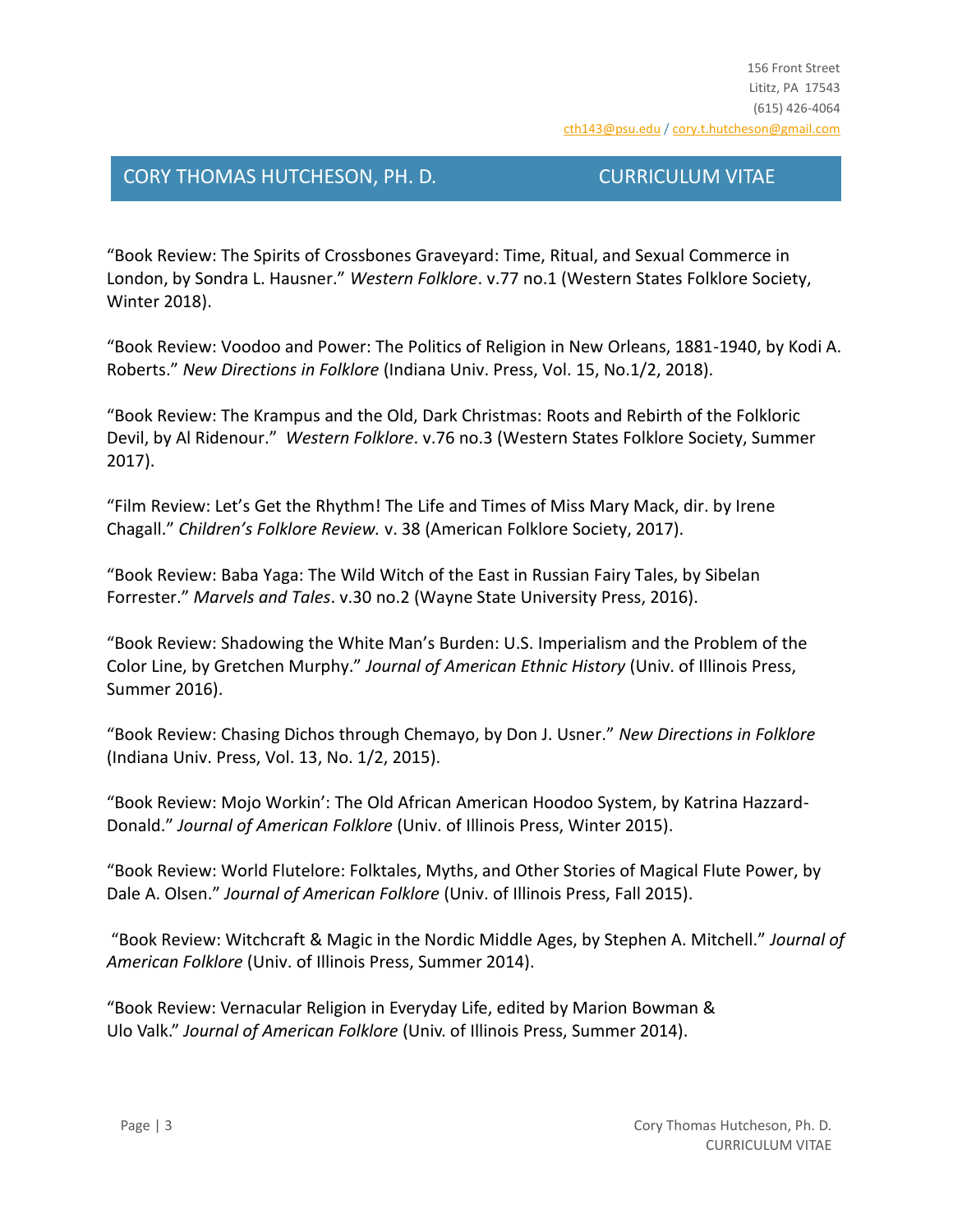"Book Review: Enchanted Europe: Superstition, Reason, & Religion 1250-1750, by Euan Cameron." *Journal of American Folklore* (Univ. of Illinois Press, Summer 2014).

# **Non-Academic Publications:**

"How to Use Everyday Objects for Folk Fortunetelling." In *Llewellyn New Worlds of Mind & Spirit* (Online). 19 April 2021.

"Freedom through the Esoteric: Recognizing the Legacy of Two Black Folk Magicians." Llewellyn Online (Blog). 24 February 2021. URL: [https://www.llewellyn.com/blog/2021/02/freedom](https://www.llewellyn.com/blog/2021/02/freedom-through-the-esoteric-recognizing-the-legacy-of-two-black-folk-magicians/)[through-the-esoteric-recognizing-the-legacy-of-two-black-folk-magicians/](https://www.llewellyn.com/blog/2021/02/freedom-through-the-esoteric-recognizing-the-legacy-of-two-black-folk-magicians/)

"What's in Your Spellbook?" In *Witches and Pagans Magazine*. (Forest Grove, OR: BBI Media, Inc., Issue 29, 2014).

"Killing the Moon: Witchcraft Initiations in the Mountains of the Southern United States." In *Hands of Apostasy: Essays on Traditional Witchcraft*, Michael Howard and Daniel Schulke, eds. (Richmond Vista, CA: Three Hands Press, 2014).

*Fifty-four Devils: The Art and Folklore of Fortune Telling with Playing Cards*. (CreateSpace, US, 2013).

"Introduction." *A Rustle of Dark Leaves: Tales from the Shadows of the Forest* (Misanthrope Press, 2012).

"Aunt Caroline Dye, the 'Sunbeam of the World.'" *The Cauldron: Witchcraft, Paganism, & Folklore* (Cauldron UK, Fall 2011).

"Wolves" (Short story). *Etched Offerings: Voices from the Cauldron of Story* (Misanthrope Press, 2011).

"Constellations" (Poem). *Raving Dove: An Online Poetry Journal* (Raving Dove, Inc., Issue 10, Summer 2007).

"Prophecies" (Poem). *Merge: An Independent Journal of Convergent Ideas* (Rosemarie Dombrowski, Issue 13, Summer 2006).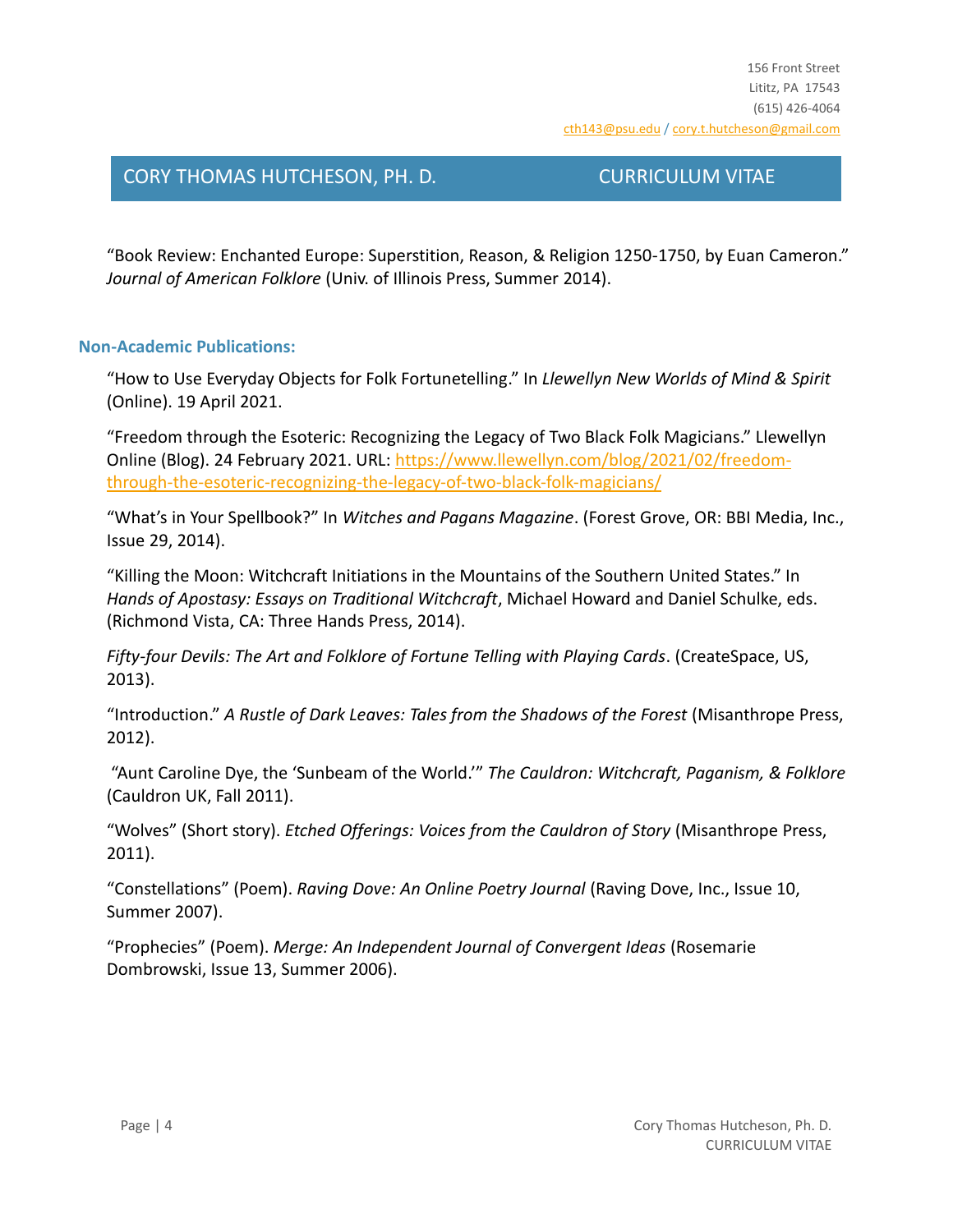## **AWARDS, FELLOWSHIPS, & GRANTS**

2017 – Harold F. Martin Award Graduate Assistant Outstanding Teaching Award

- 2015 American Folklore Society Student Travel Grant
- 2014-2015 Pennsylvania State University (Harrisburg) Graham Fellowship

2012 – South Arts & Mid-America Arts Alliance Folklorists Retreat Scholarship

## **PRESENTATIONS & PUBLIC ACADEMIC WORK**

### **Conference Presentations**

"Midwives of Oblivion: Neo-Pagan Visions of the End," American Folklore Society Annual Meeting, Baltimore, MD, October 2019.

"New Directions Forum: Podcasting and the Future of Folkloristics," (Panel), American Folklore Society Annual Meeting, Minneapolis, MN, October 2017.

"The Future and a Full Deck: Race, Class, Playing Cards, and Power," Popular Culture Association-American Culture Association Annual Meeting, San Diego, CA, April 2017.

"Your Own Fun and Part of Someone Else's: The Individuals and the Communities of the Christmas Monster," American Folklore Society Annual Meeting, Miami, FL, October 2016.

"Books of the Living: Mythography in Late Twentieth-Century African American Literature," Eastern American Studies Association Annual Meeting, Lancaster, PA, April 2016.

"Christmas Monsters: Philadelphia's Krampuslauf and its Contexts," American Folklore Society Annual Meeting, Long Beach, CA, October 2015.

"The Seventies Witch Returns, or Myrtle Snow is my Power Animal," Popular Culture Association-American Culture Association Annual Meeting, New Orleans, LA, April 2015.

"Witches, Foxfire, & Woodchucks: The Gothic and Grotesque in Robert Frost," Louisville Conference on Literature and Culture Since 1900, Louisville, KY, February 2014.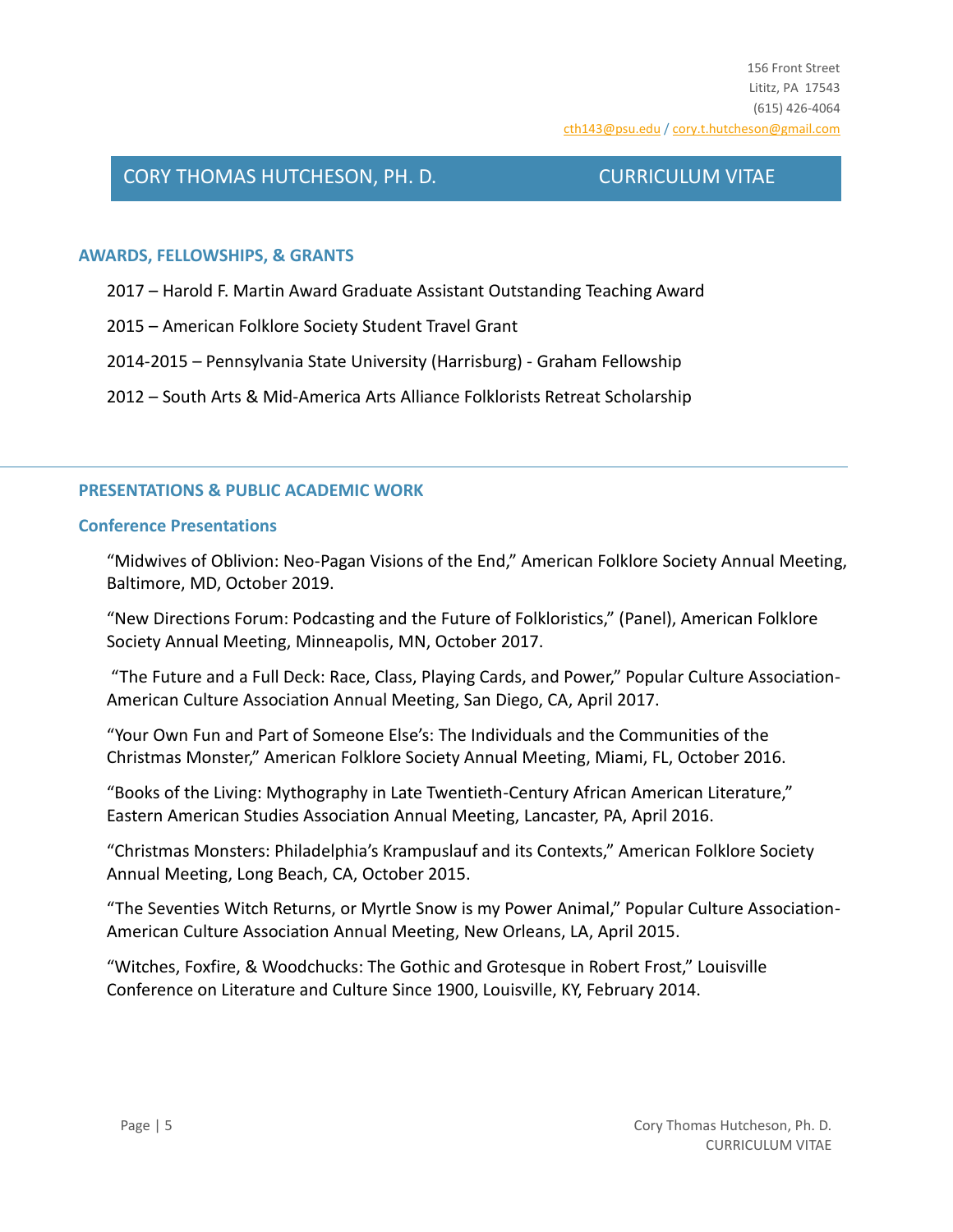## **Invited Lectures**

"Pennsylvania Holidays, Weird and Wonderful." (Presentation), Legends and Lore of the Keystone State: The State Museum of Pennsylvania, Harrisburg, PA, February 2018

"The Worlds Between: An Exploration of Magic, Folklore, and the Occult," (Exhibit Opening Keynote Lecture), Kislak Center for Special Collections, Rare Books, and Manuscripts, Van Pelt-Dietrich Library Center (Pennsylvania University), Philadelphia, PA, October 2017.

## **TEACHING EXPERIENCE**

### **Department of English • Kutztown University of Pennsylvania • 2018-2020**

Composition 100: Composition & Rhetoric (Fall 2018; Spring 2019; Fall 2019; Spring 2020; Fall 2020)

Composition 200: Academic Composition (Spring 2019; Spring 2020; Spring 2021)

English 124: Current Themes in Literature – American Folklore (Spring 2020)

English 145: Fairy Tales (Spring 2021)

Writing 207: Writing for the Workplace (Fall 2020)

## **Department of Humanities • Pennsylvania State University (Harrisburg) • 2015-2018**

American Studies 140Y: Religion in American Thought & Culture (Spring 2015)

American Studies 100.3: Introduction to American Studies-Foodways (Fall 2015)

American Studies 105: Folklife & Popular Culture (Spring 2017; Fall 2017-Online; Spring 2018- Online)

American Studies 196: Introduction to American Folklore (Spring 2016; Fall 2016; Spring 2017)

American Studies 491: Themes & Eras in American History (Summer 2017-Online; Summer 2018-Online)

English 15S: Composition & Rhetoric (Fall 2016)

English 83S: English through Popular Culture & Folklore (Fall 2017)

Communication Arts & Sciences 100: Public Speaking (Spring 2017; Spring 2018)

### **PROFESSIONAL SERVICE**

### **Academic Service**

2019-current – Editorial board of *The Journal of Dracula Studies*

2020-current – Editorial board of *New Directions in Folklore*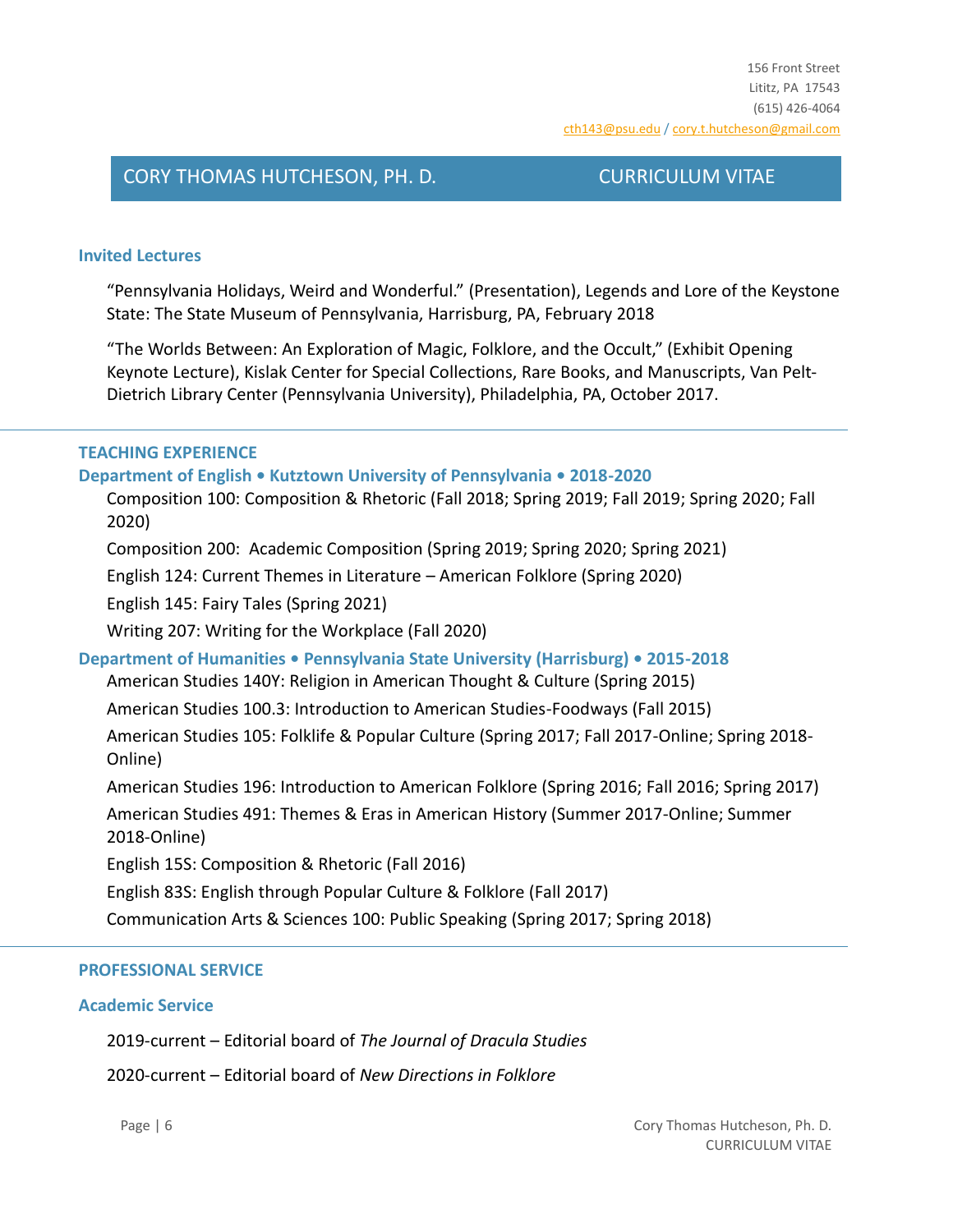2019-current – Media Manager for the New Directions in Folklore section of the American Folklore Society

2018-2021 – Member of the Composition Committee and English Departmental Committees – Kutztown University

2018 - Pennsylvania Center for Folklife – 2018 Folklore Symposium Assistant (Penn State Harrisburg)

2014-2020 –*Cultural Analysis: An Interdisciplinary Journal on Folklore & Popular Culture* – Copy Editor

2015-2016 - Center for Pennsylvania Culture Studies – Archival Assistant

2015-2016 – Pennsylvania State University (Harrisburg) – American Studies Student Association (ASSA) – Vice President

2014 – Pennsylvania State University (Harrisburg) - Cultural Enrichment Program Assistant

2014 - *The Encyclopedia of American Studies* – Johns Hopkins University/Pennsylvania State University (Harrisburg) - Editorial Assistant

### **Professional Affiliations**

2014-current – American Folklore Society (Section memberships: Folk Belief & Religious Folklife, Children's Folklore, New Directions in Folklore, Folk Narrative, Folklore & Education, Folklore & Literature)

2014-current – Popular Culture Association/American Culture Association

2015-2018 – Eastern American Studies Association

2012-2013 – Gypsy Lore Society (Romani Studies)

### **MEDIA EXPERIENCE**

### **Primary**

Producer/Interviewer: New Directions in Folklore Interview Series – American Folklore Society. Podcast. 2019-current (https://ndif.wordpress.com/)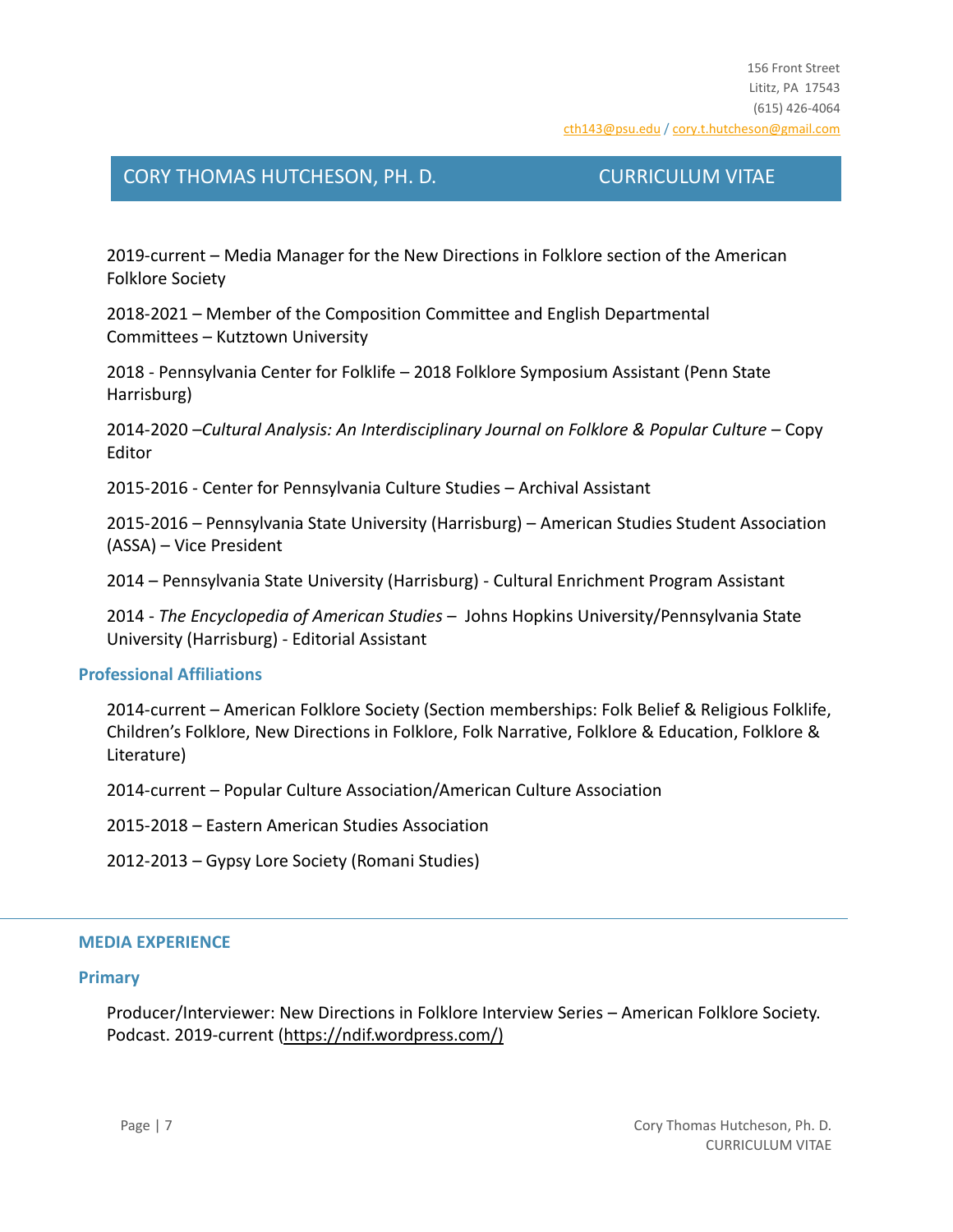Co-host: Myth Taken – A Buffy the Vampire Slayer Podcast. Podcast. 2019-current. [\(http://www.mythtakenbtvs.com\)](http://www.mythtakenbtvs.com/)

Producer/Co-host: New World Witchery – The Search for American Traditional Witchcraft. Podcast. 2010-current. [\(https://www.newworldwitchery.com\)](https://www.newworldwitchery.com/)

Producer/Co-Host: Chasing Foxfire – American Folklore. Podcast. 2016-2018. [\(https://www.chasingfoxfire.com\)](https://www.chasingfoxfire.com/)

## **Secondary**

Interview: "NDiF Leadership Series: Cory T. Hutcheson, Ph.D." *New Directions in Folklore* (blog). 14 June 2018. [\(https://ndif.wordpress.com/2018/06/14/ndif-leadership-series-cory-t-hutcheson](https://ndif.wordpress.com/2018/06/14/ndif-leadership-series-cory-t-hutcheson-phd-audio/)[phd-audio/\)](https://ndif.wordpress.com/2018/06/14/ndif-leadership-series-cory-t-hutcheson-phd-audio/)

Interview: "DatC #63: Witchcraft and Krampus with Cory Hutcheson." *Down at the Crossroads* (podcast). 22 December 2015. [\(http://www.infinite-beyond.com/datc-063-witchcraft-and](http://www.infinite-beyond.com/datc-063-witchcraft-and-krampus-with-cory-hutcheson/)[krampus-with-cory-hutcheson/\)](http://www.infinite-beyond.com/datc-063-witchcraft-and-krampus-with-cory-hutcheson/)

Interview: "New World Witchery with Cory & Laine," by Tyler Paffenroth. *Witch Way Magazine*. July 2016.

Appearance: "Episode 87: Inciting a Contractual Riot with Dr. Leah Torres and Cory Hutcheson." *Inciting a Riot* (podcast) 7 July 2014. [\(http://firelyte.podbean.com/e/episode-87-inciting-a](http://firelyte.podbean.com/e/episode-87-inciting-a-contractual-riot-feat-dr-leah-torres-cory-hutcheson/)[contractual-riot-feat-dr-leah-torres-cory-hutcheson/\)](http://firelyte.podbean.com/e/episode-87-inciting-a-contractual-riot-feat-dr-leah-torres-cory-hutcheson/)

## **LANGUAGES**

Competencies: English (fluent); Spanish (intermediate spoken/upper intermediate reading); German (lower intermediate); French (lower intermediate)

Partial competencies/learning: Japanese, Dutch

## **CERTIFICATIONS**

Graduate Certificate in Folklore and Ethnography – Pennsylvania State University (Harrisburg) - 2018